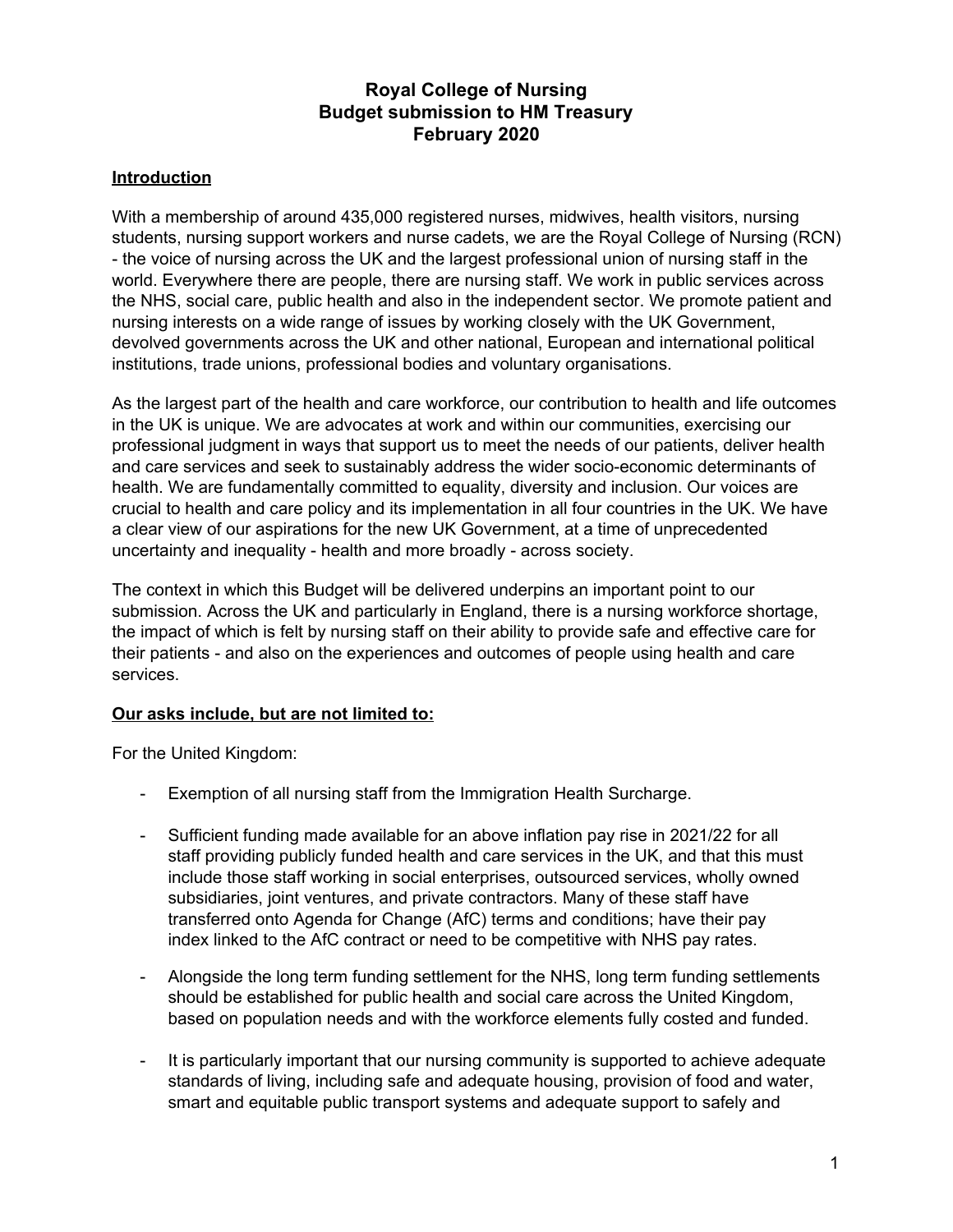reasonably reach places of employment. It is especially important that this is understood - and that our community is practically supported to achieve this - within the context of the existing lost value of nursing pay, and the need for a return to above-inflation pay rises.

- For our international workforce coming in to work alongside us in our health and care services, we also consider it particularly important that the UK Government explore long-term subsidized support to support our colleagues to achieve adequate standards of living - such as, but not limited to, access to safe and adequate housing.
- The proposed UK Shared Prosperity Fund must respect the devolution settlements and the role of the national governments as the developer and distributor of these funds in each country, to ensure effective policy and investment.

#### In England:

- A strategy for nursing workforce supply and planning which accounts for all publicly funded health and care services, based on a robust assessment of population needs, and makes use of all levers, including law and funding mechanisms, that are available to Government to ensure the provision of staff for safe and effective care
- Introduce a system of full tuition fee support (such as grants or loan forgiveness) and ensure that living grants are responsive to actual nursing student need for both undergraduate and postgraduate pre-registration students
- Continuing Professional Development (CPD) funding as part of national strategy which provides clarity on what Government and what employer responsibilities are, along with transparency in funding decisions, and also covers the inclusion of all NHS funded nursing staff in the CPD offer (e.g. those working in NHS and Local Authority funded but not NHS delivered services)
- The introduction of a Chief Nursing Officer role in Government to support development of public policy, focused on health and specifically including national workforce supply and planning strategies across sectors and settings
- A clear legal framework codifying in law the specific and clear accountabilities, roles and responsibilities for workforce supply and planning, for Government and across the health and care system at all levels
- A legal framework for the protection and support of frontline nursing staff when they exercise their professional judgement by registering concerns about patient safety and conditions for providing care, when they are working within systems affected by systemic factors which we have no control over (e.g. insufficient workforce to ensure staffing for safe and effective care)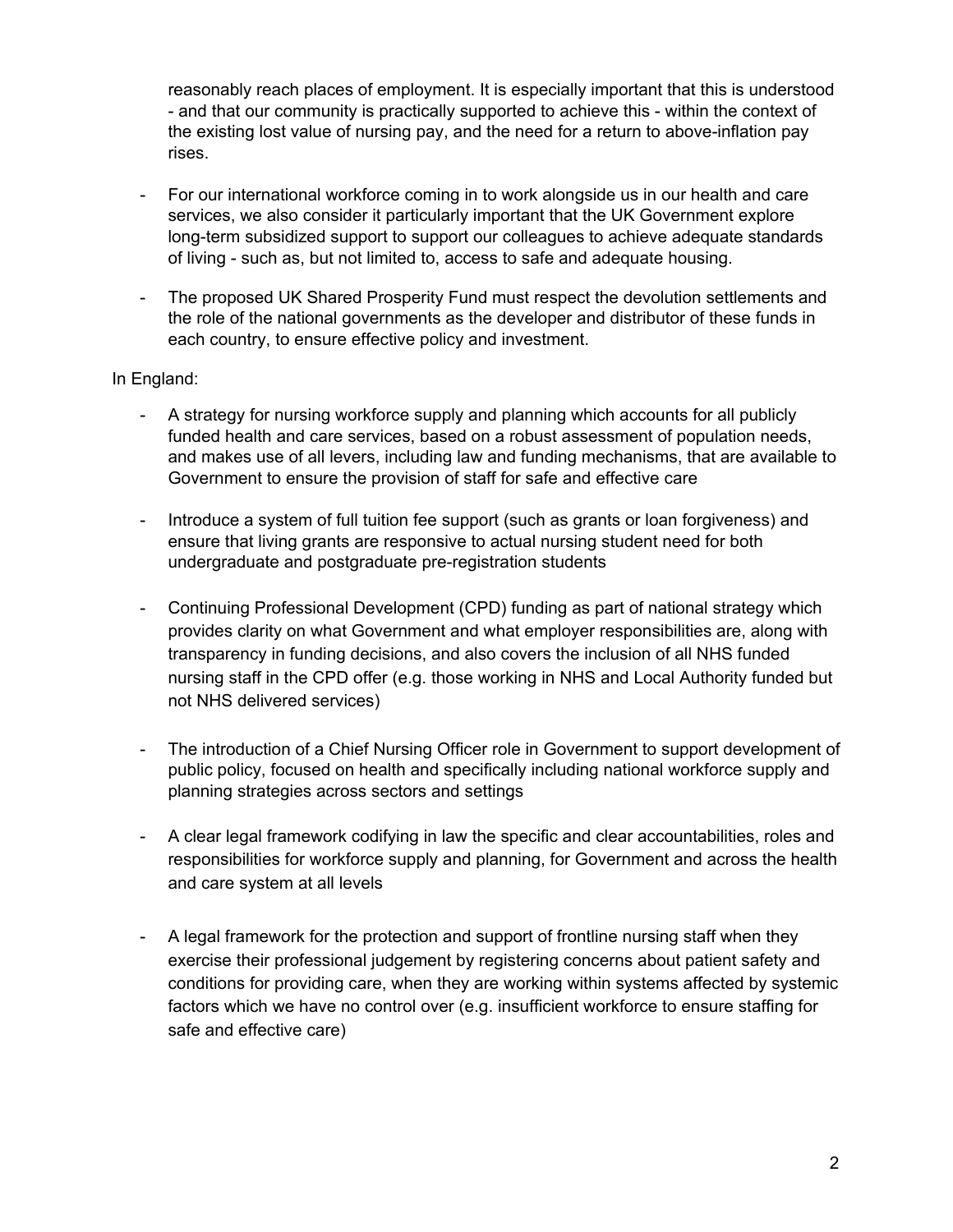### **Exempting nursing staff from the Immigration Health Surcharge (IHS)**

We call for an immigration system which is fair and transparent, and does not undermine the UK's commitment to recruit our international health and care colleagues in an ethical and transparent manner. Whilst the priority should be for Governments across the UK to ensure that appropriate numbers of nursing staff are generated domestically, international recruitment is the most efficient way of addressing gaps in the workforce in the immediate term while every effort is made to help us achieve sufficient growth in our domestic workforce.

When considering the international recruitment market, barriers for overseas nursing staff looking to work in the UK should be identified and resolved. One existing barrier is the IHS. The IHS was introduced in April 2015, and currently stands at £400 per annum for each individual from a non-EU country, plus £400 for each family member. The Conservative Party pledged in a press release issued on 17th November 2019 to increase the charge to £625 if elected, and for the first time to extend it to employees from the EU, without clear publicly available evidence and rationale.

Plans were also announced to spread the cost of IHS to individuals, over several months, from their pay packets. We explored rough considerations as to how long nurses on a range of different salaries might have to work until they reach the point in the year at which they would start being able to draw on their salary if the charge were paid upfront. For example, if the IHS charge is increased to £625 per employee and dependant, our estimates suggest that a nurse with two children from a non-EU country starting at a 'Band 5' post would have to work until the 4th of February, or 183 hours, before they saw any benefit from their salary.

This charge is unfair, and specifically, nursing staff should be excluded. It is an additional burden, unethical and unjust, given that these individuals are also already contributing to our health and care system but are charged to use it, as well as paying relevant taxes and national insurance. Additionally, this may dissuade nursing staff from choosing to come to the UK and work, despite the fact that there are huge shortages in the nursing workforce.

#### **Sufficient funding for pay and good working conditions**

In 2018 the NHS Staff Council reached agreement on reform of the NHS terms and conditions of service in England, Wales and Scotland. These agreements resulted in three-year deals to reform the pay structure spanning 1 April 2018 until 31 March 2021. While the agreements do not make up for lost earnings over the period of pay restraint since 2010, they secured important structural reforms to the AfC framework as well as higher salaries for new starters to the NHS.

In Northern Ireland, a similar deal was not implemented in 2018. Moreover, due to decisions not to make the same pay awards as the rest of the UK prior to 2018, this meant that pay levels for staff in Northern Ireland had fallen significantly behind those for their NHS counterparts in Scotland, Wales and England. Following industrial action by us and other unions, a pay agreement is currently out for consultation which will bring pay rates up to the same level as those in England.

We urge the UK Government to work with the Northern Ireland Executive in order to ensure that all of the health-related commitments set out in the *New Decade, New Approach* framework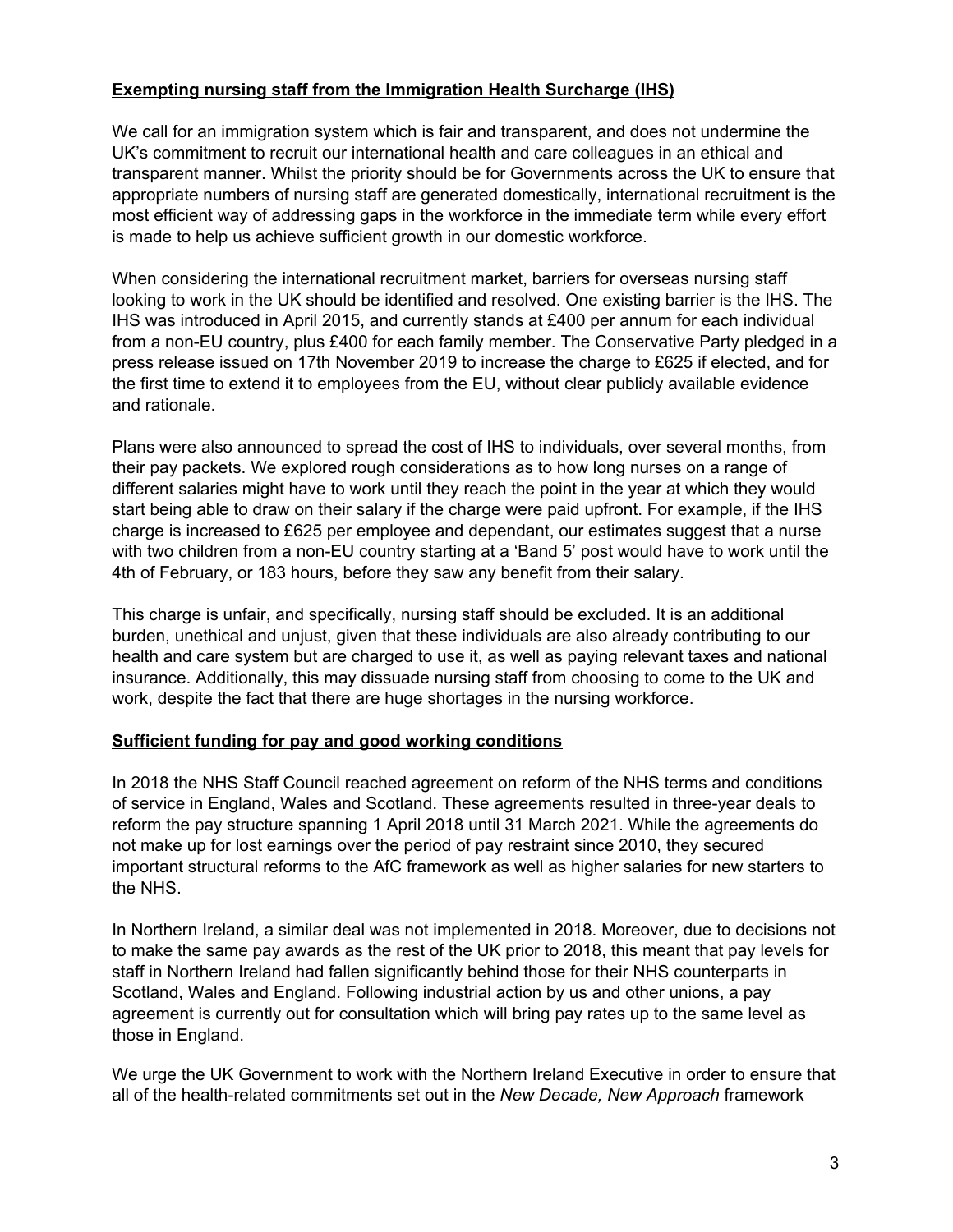agreement are appropriately and sustainably funded. These commitments relate to pay parity for nurses and other health staff, measures to support safe nurse staffing, action on waiting times, hospital reconfiguration, and health and social care transformation.

Prior to these pay agreements, NHS nursing staff had suffered a cumulative, real terms drop in pay of around 14% since 2010; the pay uplifts awarded to staff therefore represented a significant step in the right direction. We are looking ahead to the end of the agreements and the need to continue the process of restoring lost value. This means ensuring both meaningful pay rises, and that jobs are properly evaluated and nursing staff are employed on bands that fully reflect their levels of responsibility, activity, skills and autonomy.

Pay rises should not be conditional or linked to any further changes to terms and conditions, such as annual leave or sick leave entitlements, unsocial hours payments or pensions contributions. With significant and rising vacancy levels across health and social care, such changes to terms and conditions would risk recruitment and retention even further and must be avoided. It is important that planning commences for 2021/22 and there is a return to above-inflation pay rises in order to address the following challenges:

● High and increasing vacancy levels being covered by bank and agency working, and staff working beyond their contracted hours. Our Employment Survey<sup>1</sup> shows that over three-quarters (79%) of nursing staff are working excess hours at least once a week and well over half (57%) state that these hours are usually unpaid. 66% say they are under too much pressure and 67% are too busy to provide the level of care they would like. A high proportion of nursing staff (65%) are dissatisfied with their pay.

These findings indicate that workforce morale and motivation are being severely tested and this in turn presents acute challenges to both recruitment and retention in service.

The equality and fairness of pay levels, employment terms and conditions will have an impact on the ability to deliver the Long Term Plan integration agenda and develop Multispecialty Community Providers, as significant differences in pay and working conditions exist across NHS partner organisations.

#### *NHS contracted community services*

40% of NHS community services are contracted to independent providers. This includes community nursing, sexual health services, walk-in or urgent care services. Most of the staff transferred to these employers on NHS AfC contracts, however only a minority of employers have been able to maintain NHS AfC pay rates and associated contractual terms with many staff suffering detriment to their pay, terms and conditions since their transfer.

Similarly local authority providers and commissioners of public health, such as health visiting and school nursing services have not been able to match NHS pay uplifts, leaving some services having to make decisions to cut professional leadership and development programmes to cover costs.

<sup>&</sup>lt;sup>1</sup> Royal College of Nursing. (2019). Employment Survey 2019. Available at: [www.rcn.org.uk/-/media/royal-college-of-nursing/documents/publications/2019/november/007-927.pdf?la=en](http://www.rcn.org.uk/-/media/royal-college-of-nursing/documents/publications/2019/november/007-927.pdf?la=en)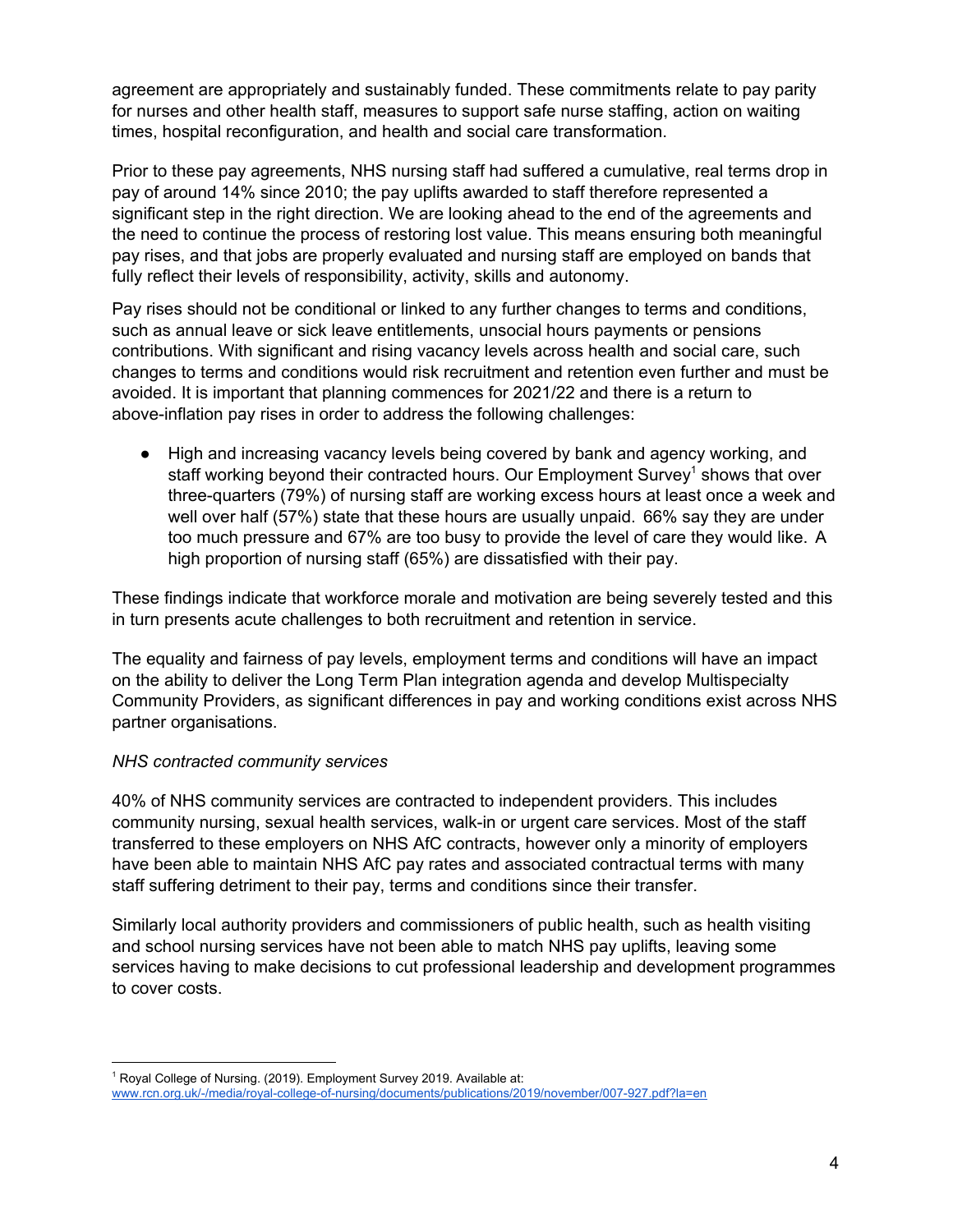Funding must be supplied to make up the difference in the losses suffered by these staff and ensure this year's settlement provides sufficient funding for staff to achieve the same NHS AfC pay levels and provide for the same AfC contractual terms as their colleagues employed by the NHS and whom they work beside every day.

### *General Practice Nurses*

General Practice Nurses (GPNs) are employed by independent contractors providing NHS services. However, their pay does not always reflect NHS AfC rates and most are employed on minimum statutory employment terms and conditions. We call on the Government to provide a settlement to include sufficient funding to GP contractors to award practice staff equivalents to NHS AfC pay and provide for the same AfC contractual terms.

### *Social Care*

Nearly 900,00 nursing staff working in residential and domiciliary care are employed by independent providers but provide some 60% of publicly funded care. Yet, most of these staff earn a few pence above the national living wage and a long way below their NHS colleagues, with annual pay uplifts that have fallen far short of inflation. The current Continuing Health Care (CHC) tariff of £165/week<sup>2</sup> is insufficient to provide staffing levels for safe and effective care, or provide for comparable pay and employment terms that reflects equivalence with nursing knowledge, skills and expertise in this sector.

A recent survey of 2,200 RCN members working for two social care providers found:

- 82% have considered leaving their jobs as they don't feel they are being paid appropriately and experience stress over unsafe staffing levels.
- 70% work at least an extra 12 hours a week to make ends meet and maintain nurse cover for the care home. 3

The CHC tariff and Local Authority funding must be increased to reflect the true cost of nursing care and be sufficient to pay nurses and care assistants' wages and employment terms equivalent to their NHS colleagues.

These findings indicate that workforce morale and motivation are being severely tested and this in turn presents acute challenges to both recruitment and retention across health and care services.

Sufficient funding must be made available for an above inflation pay rise in 2021/22 for all NHS staff in the UK, and this must include those staff working in social enterprises, outsourced services, wholly owned subsidiaries, joint ventures, and private contractors. Many of these staff have transferred onto AfC terms and conditions, have their pay index linked to the AfC contract or need to be competitive with NHS pay rates.

#### **Funding for health and care systems across the UK**

 $2$  Department of Health and Social Care. (2019). NHS-funded nursing care rate announced for 2019 to 2020. Available at: https://www.gov.uk/government/news/nhs-funded-nursing-care-rate-announced-for-2019-to-2020

<sup>3</sup> Jacobs,C. (2019). 'Internal survey of 2,200 RCN members working in social care'. Royal College of Nursing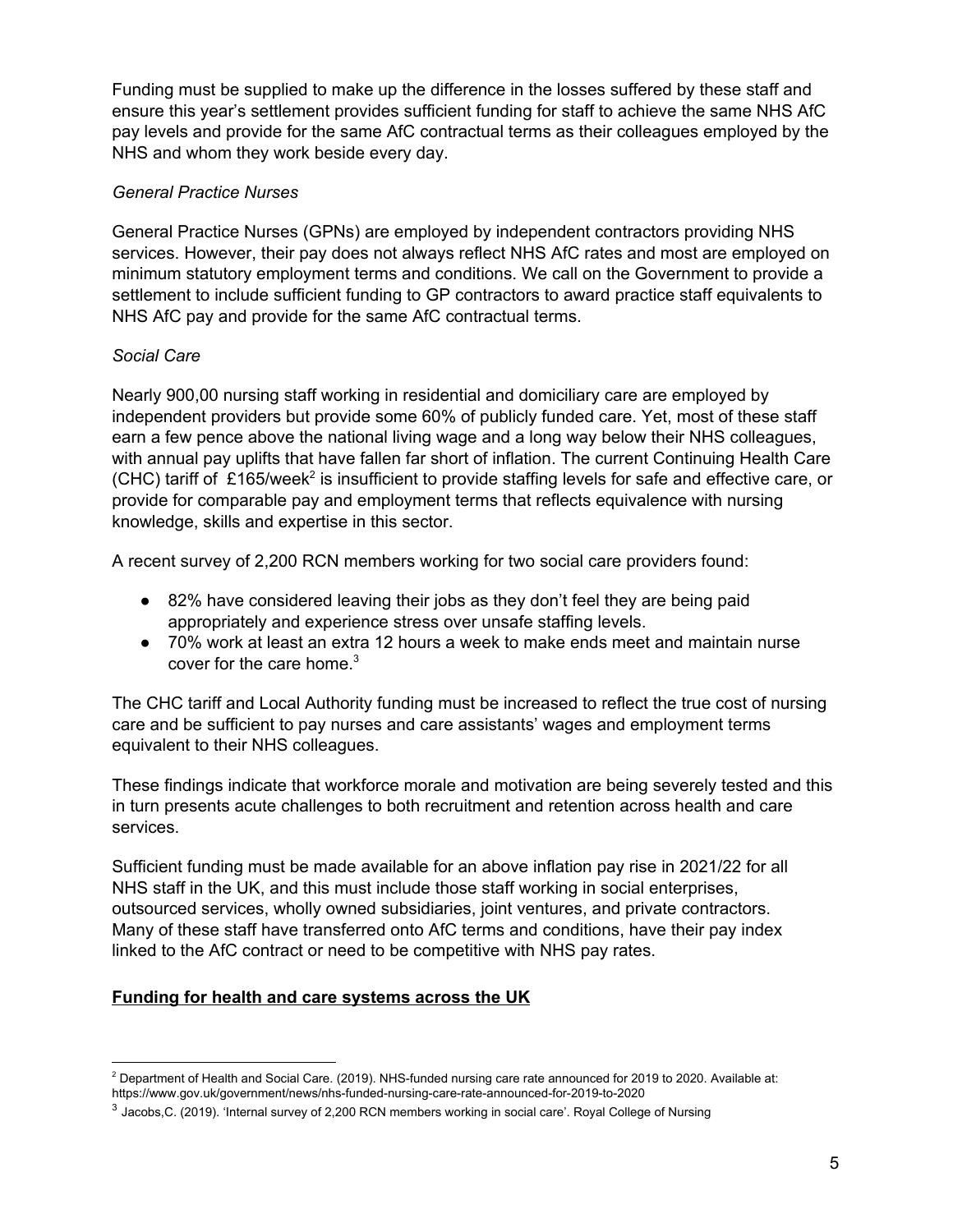We are a UK organisation and work in a devolved context. We know that governments across the UK rely on funding from the UK Government. Sustained and sustainable investment is needed to improve lives, maintain and grow a skilled workforce and shape services to meet the needs of our population. The arrangements for funding settlements for Northern Ireland, Scotland and Wales are complex but investment in health and care services across the UK must rise in line with growing population need. In addition, greater transparency from the UK Government over methods for establishing funding for devolved administrations, and for allocations to accurately reflect and speak to the level of investment required to deliver quality implementation of effective policy and funding in each country is needed.

Following the UK's withdrawal from the EU, the loss of EU funding needs to be fully replaced by the UK Government so that the social infrastructure allowing people to access public services and underpinning health and wellbeing is not irrevocably damaged. Health, social care and public health are devolved matters in Wales, Scotland and Northern Ireland. The proposed UK Shared Prosperity Fund must respect the devolution settlement and the role of the national governments as the developer and distributor of these funds in each country, to ensure effective policy and investment.

### **Workforce strategies in the UK**

The World Bank<sup>4</sup> has stated that delivering care which is not of sufficient quality contributes to unmet health needs and may increase the likelihood of mortality and risk arising from poor health. It identifies that a lack of investment in health and care, including in the health and care workforce, 'exerts a substantial economic impact' both in terms of correcting preventable complications of care and patient harm, which it estimates accounts for 15% of hospital expenditure in high-income countries<sup>5</sup>, and lost productivity.

National workforce strategies must incorporate these factors in determining the value on return of investment. Inadequate investment in the workforce to meet the needs of the population directly impacts upon patient care, and upon population outcomes. Failure to invest is a false economy.

All decisions regarding staffing for safe and effective care, from national bodies through to local organisations, should be based on assessment of patient and population need, an up to date evidence base, workforce planning tools and the professional judgement of senior nurses. Health and care services should be promoted as a safety critical industry, and the adequate provision of staffing recognised as a critical requirement for the delivery of safe and effective models of care.

#### **England - nursing workforce supply and planning**

This Government has made a clear and ambitious commitment to achieving growth of 50,000 more nurses. It is our belief that anything and everything must be done to achieve this growth -

<sup>4</sup> The World Bank, the World Health Organisation and the OECD. (2019). Delivering quality health services: a global imperative for universal health coverage, p. 17. Available: at http://documents.worldbank.org/curated/ en/482771530290792652/pdf/127816- REVISED-quality-joint-publicationJuly2018-Complete-vignettes-ebook-L.pdf

<sup>5</sup> The World Bank, the World Health Organisation and the OECD. (2019). Delivering quality health services: a global imperative for universal health coverage, p. 17. Available at: http://documents.worldbank.org/curated/ en/482771530290792652/pdf/127816- REVISED-quality-joint-publicationJuly2018-Complete-vignettes-ebook-L.pdf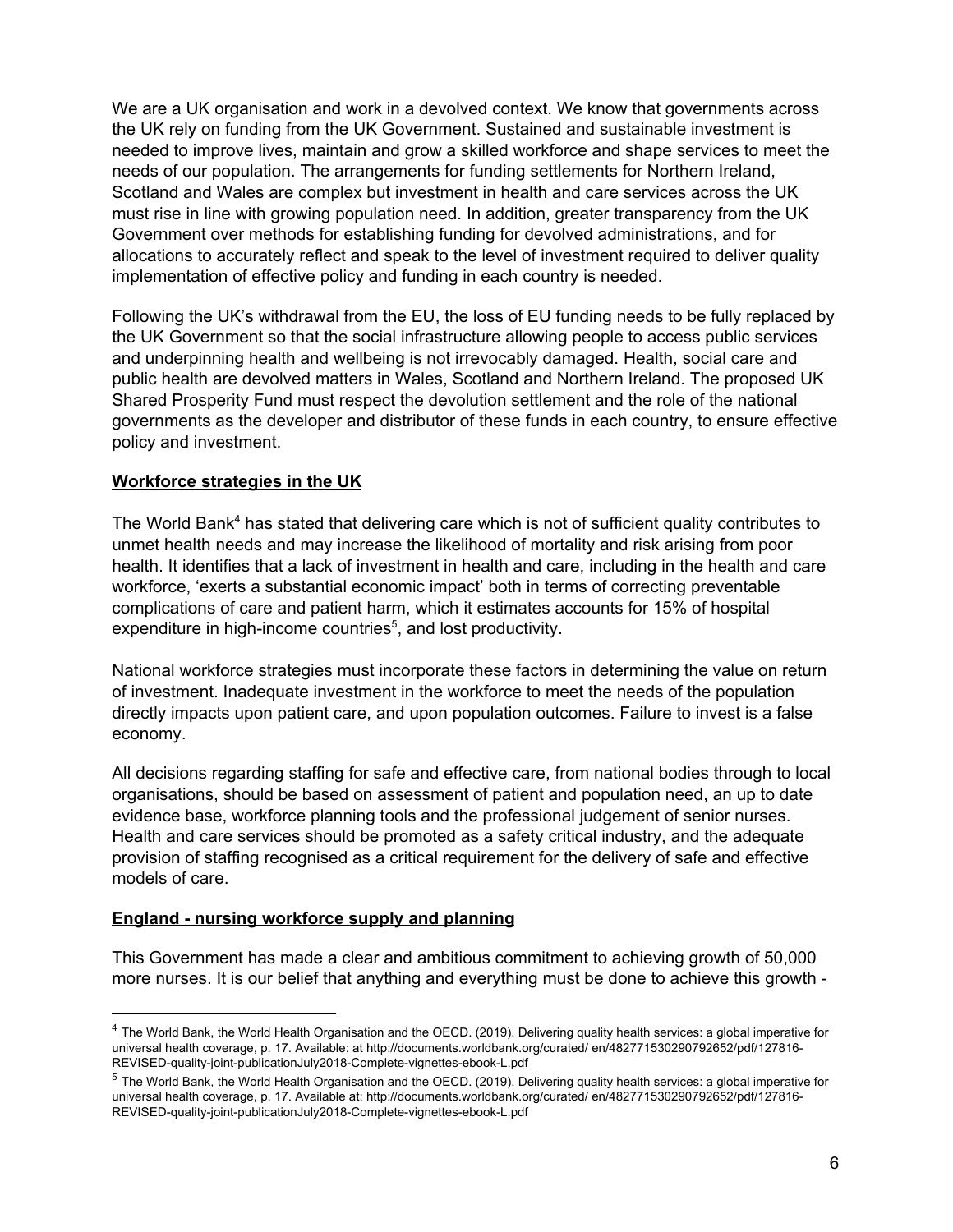in terms of harnessing all possible levers for change across Government and sectors. This includes funding, law and implementation, guidance, standards and all measures which credibly address nursing workforce demand, supply, recruitment, retention and remuneration within the context of population need.

In order for it to be possible for Government to be equipped to achieve this aim, as well as to ensure sustainable resolution of demand, supply, recruitment and retention of the future nursing workforce that is needed to meet population needs, substantive measures must be committed to and progressed. This includes a range of end to end levers and investments, as there is no one intervention, in law, policy, funding or implementation, which can achieve sustainable workforce supply and planning. Development and administration of these measures will have long term resource implications, which should be understood and planned for at the outset if we are to achieve patient safety, as well as improvements in access, experience and outcomes.

In England, across the health and care system, and at various levels, there is currently a lack of clarity on roles, responsibilities and accountabilities related to the workforce $<sup>6</sup>$ . This has resulted</sup> in fragmented and incomplete approaches to workforce strategy and planning, and these elements are often missing from individual strategies produced within the health and care system on specific aspects. There is a clear need for legislation which explicitly addresses staffing for safe and effective care in England. The NHS Long Term Plan Bill is the ideal opportunity for the Government to fundamentally set out accountabilities, roles and responsibilities for workforce planning and supply in England. There is a need for planned, phased implementation, given the scale of the work needed.

Within a clear legal framework Government should be accountable, overall, for sufficient provision of workforce to safely and effectively deliver taxpayer-funded health and care services. Government must create and maintain a labour market from which to recruit, retain, support and pay professionals delivering care to people living in England. This will require additional investment. The safety of our patients depends on it, as does the health and productivity of the whole population. There should also be a clear legal framework for the protection of health and care professionals, including nursing staff, when exercising their professional judgement to register concerns about safety and conditions for patient care during their working time.

Until recently, successive Governments, in part, managed short term domestic supply by taking from areas with greater supply and disproportionately relied on overseas recruitment. There is vastly insufficient domestic short term supply available, and this approach can no longer be relied upon to meet population needs in the long term.

A key driver for supply previously was that pre-registration education for professions was state funded from a fixed budget, and resource shifted between under-supply and over-supply areas. The current rates of applications and acceptances demonstrate that the healthcare higher education funding reforms of 2016 have not generated a sufficient rise in the number of nursing students, which was the stated aim of that change.

A new nursing workforce planning model should establish a baseline growth model for supply numbers entering the workforce each year, based on a set, constant percentage of the workforce. This should be calculated on predicted demand, including the number of people leaving the profession. The baseline growth calculation should be based on trend for joiners and

<sup>6</sup> Royal College of Nursing. (2019). *Standing up for patient and public safety.* Available at: [https://www.rcn.org.uk/professional-development/publications/007-743\]](https://www.rcn.org.uk/professional-development/publications/007-743)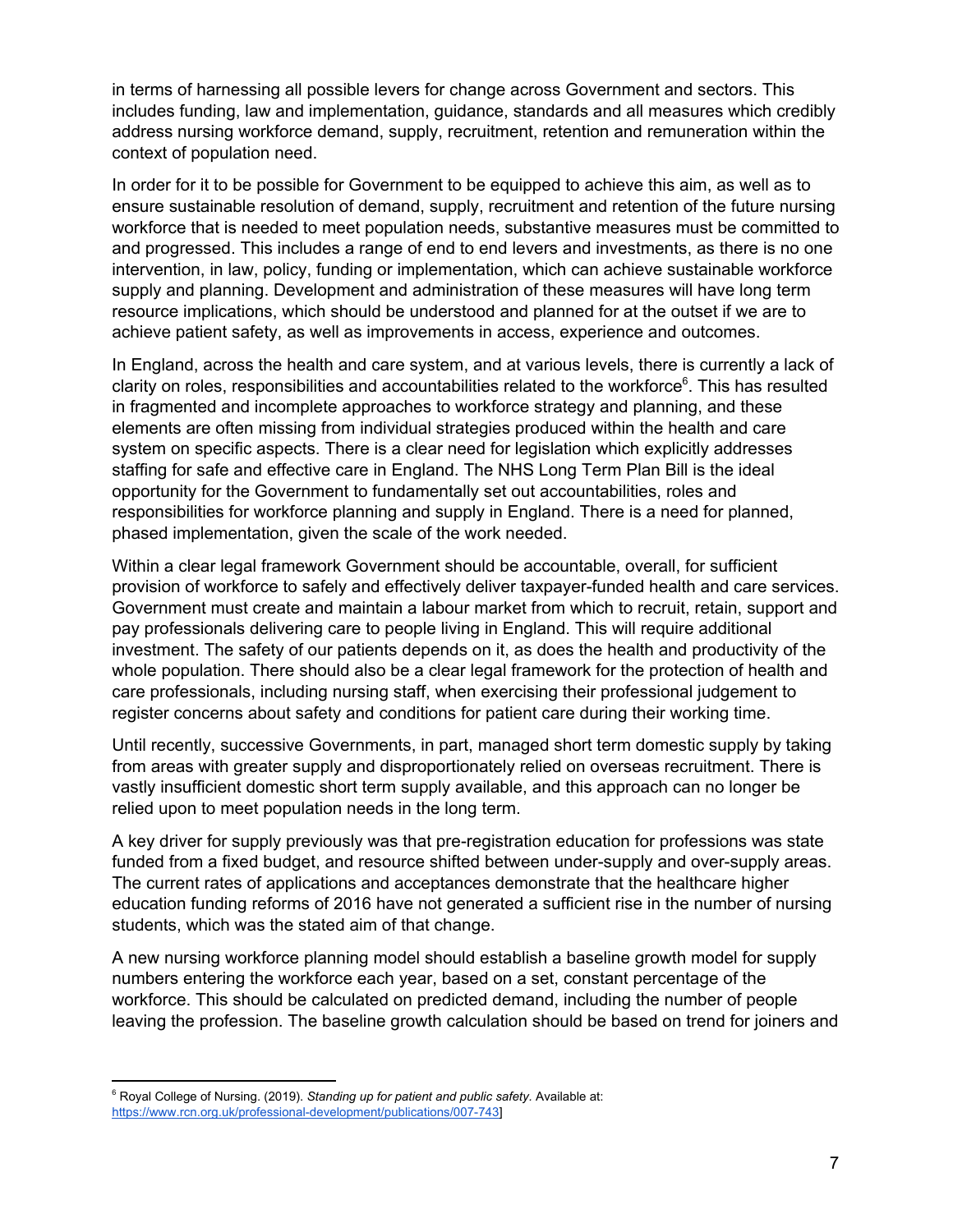leavers for the whole health and care nursing workforce in England, not only based on the establishment and vacancy rate for NHS provider trusts.

Crucially, it must be understood and taken into account that domestic nursing supply for all health and care sectors and settings comes from one pipeline. Any strategy for growing the workforce must consider the potential for a newly qualified nurse to enter not only the NHS, but also social care, public health, independent sector or any service where there is nursing care.

The tendency for workforce strategies to focus on NHS requirements, rather than the full requirements of the complex health and care system, is one of many reasons to introduce a Chief Nursing Officer role specifically within Government. We call for this role to be created and resourced adequately to support cross government workforce strategies, now and in the future. This role would also be best placed to support national workforce planning, making use of the current evidence base, professional judgement and credible tools and guidance to understand the size and shape of the workforce needed to deliver the health and care services designed to meet the needs of the population.

Government has a range of mechanisms available for administrating investment to aim for sufficient supply, and to support retention, for publicly funded services, including via NHS and local authority commissioning routes. A costed strategy is required to create the best conditions for attempting to generate over supply, using all available levers for supply, recruitment, retention and remuneration. Use of levers for change such as funding, law and targets should continuously and repeatedly reviewed and considered in relation to meeting the needs of the population.

There are a number of aspects of growing the domestic nursing workforce which are not optional. The focus must, in the first instance, be to substantially increase overall supply, with an additional added focus on also addressing specific clinical shortage areas or geographies on top of increase in overall supply. Otherwise, there will continue to be shifting of a finite pool of staff from one crisis area to another, as well as placing newly qualified staff within extremely pressured service areas, compromising retention.

Creating new university nursing graduates is the fastest and most cost effective way to increase the size of the workforce at the necessary scale and pace. Currently, the numbers coming through this route are insufficient. We acknowledge the funding commitment made for universal grants to support living costs from the Government in December 2019. However, the scale and pace of growth required to address the workforce shortage means that there is a need for a fuller package of interventions.

It is essential that no one who wants to study nursing faces any financial barriers to study. There are two key aspects to funding for nursing students to address within the Budget:

- Funding for nursing students should include full tuition fee relief for all undergraduate and postgraduate pre-registration nursing students, regardless of commencement date or field of study.
- Maintenance grants should reflect actual student living costs. While a regular undergraduate degree takes 3,600 hours over the three years, to become a registered nurse it takes at least 4,600 hours, with half of that time in the classroom and half on clinical placements. This severely limits their ability to take on part time work. Clinical placements can also be in a range of locations, and students are required to cover travel costs upfront.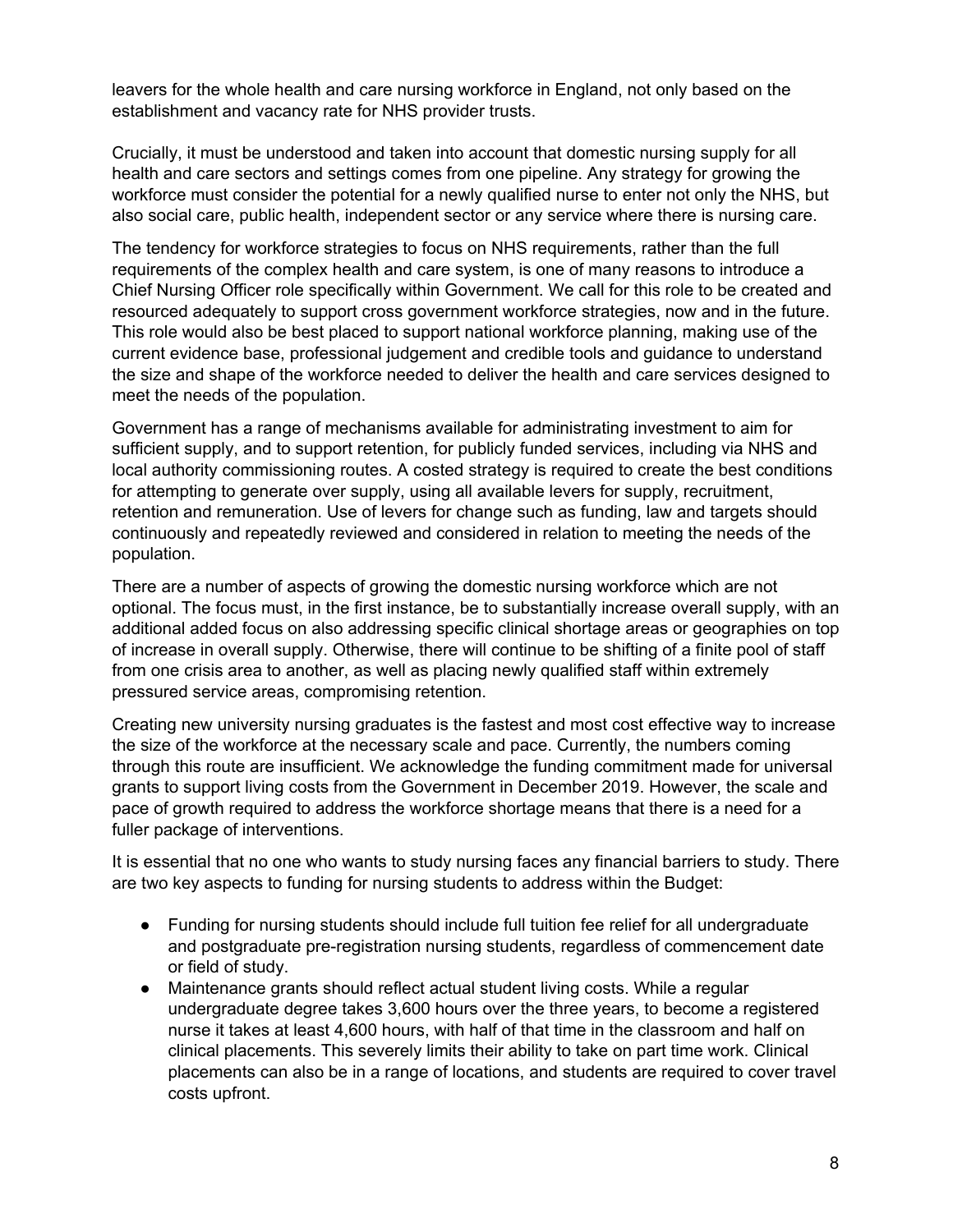We commissioned London Economics to model two potential student funding options to demonstrate illustrative costs and benefits to HMT of providing these two elements of financial support. These models were created before the recent universal grants announcement. However, their illustrative use for HMT and the deficit remains. We outline these models and their costs in benefits in greater detail below.

We believe it is appropriate that alongside the introduction of loan forgiveness or tuition grants, that debt relief for education is also provided for all pre-registration nursing students undergraduate and postgraduate - entering higher education through the student loan system following the reforms. .

## *Option 1: Moving to means-tested maintenance grants plus non-means-tested tuition fee grants*

Under this option, students receive upfront funding for tuition fees as a grant and all students receive a means-tested maintenance grant of the same value they would currently receive under the loan model. This could be up to £20,252 for each student per year, depending on where the individual lives in England and whether they live at home.

## *Benefits*

Option 1 has been estimated to *conservatively* result in an additional:

- **8.5%** increase in the number of new graduates per cohort (**1,080** for this cohort size of 16,020; of which
- **850** qualified nurses entering the NHS post-graduation
- This would mean an additional **4,790** NHS 'nursing years' in the decade post-graduation. This would be part of a total of **61,020 total years** of NHS service per cohort.

All of this brings a net extra benefit to the exchequer of **£132 million (out of a total benefit of £1,677m),** achieved through a reduced reliance on bank and agency staff in publicly funded services**.**

## *Deficit impact*

The total impact on the deficit during the period of study, would be £743m, or a net £310m extra over the current student funding model. This is approximately £100-110 million per year during the period of study. However, a year ago, before Office of National Statistics (ONS) changes, this figure would have been approx. £250m-£280m per year during the period of study. Therefore the impact on the deficit has reduced substantially (by approx. £140-£170m) per year compared to when we first presented these models.

## *Cost to the Exchequer*

The total cost to the Exchequer over the lifetime of the cohort is £700m, or an additional £403 million per cohort over the current funding model.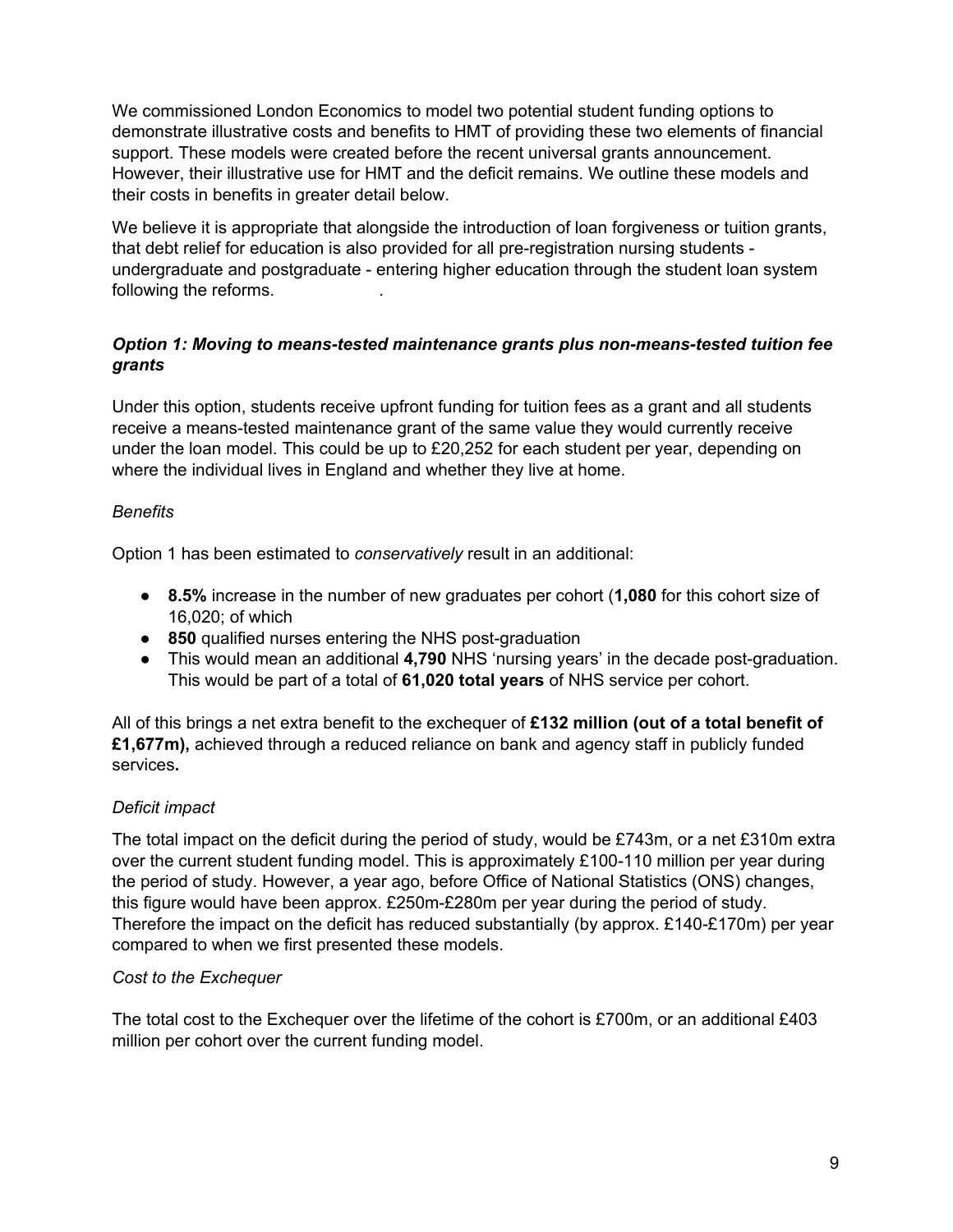### *Option 2 - Moving to non-means-tested maintenance grants, plus forgivable non-means-tested tuition fee loans – written off in instalments at 3, 7 and 10 years post-graduation*

Under this option students would get a non-means tested £10,000 maintenance grant to go towards their living costs each year. Nursing students would also be able take a tuition fee loan, however, on graduation and entering the nursing register, the Government would guarantee a job in publicly funded health and care services, for at least 10 years, alongside an agreement to pay off portions of the student debt at different points during this time.

The structure of the outstanding debt paid down by the Government would consist of a 30% write off after three years, 70% write off after seven years and the rest paid off at 10 years. This incentivises graduate nurses to stay working in publicly funded services, and would support students to complete their degree through to graduation.

### *Benefits*

Option 2 has been estimated to *conservatively* result in an additional:

- **● 6.3% increase in the number of new graduates per cohort (830 graduates for this cohort size of 16,020); of which**
- **650** qualified nurses enter the NHS post-graduation
- An additional **6,850** extra 'nursing years' in publicly funded services in the decade post-graduation. This would be part of a total of **63,080 total years** of NHS service per cohort.

This model brings a net extra benefit of **£172 million (out of a total benefit of £1,717m),** achieved through a reduced reliance on bank and agency staff in publicly funded services**.**

## *Deficit impact*

The total impact on the deficit during the period of study, would be £678m, or a net £245m extra over the current student funding model. This is approximately £70-90 million per year during the period of study. However, a year ago, before ONS changes, this figure would have been approx. £150m-175m per year during the period of study. Therefore, the impact on the deficit has reduced substantially (by approx. £80-85m) per year compared to when we first presented these models.

#### *Cost to the Exchequer*

The total cost to the Exchequer over the lifetime of the cohort is £595m, or an additional £298m million per cohort over the current funding model.

## *End to End investment*

Student funding is one piece of a larger package of 'end to end' investment. Investment in increasing nursing supply through university must be thought of as a strategic approach and not the result of a one off funding announcement. This stretches from ensuring there are no barriers for any demographic groups to choose a nursing degree, supporting them financially while they do so and enabling universities to offer as many student spaces as needed through funded